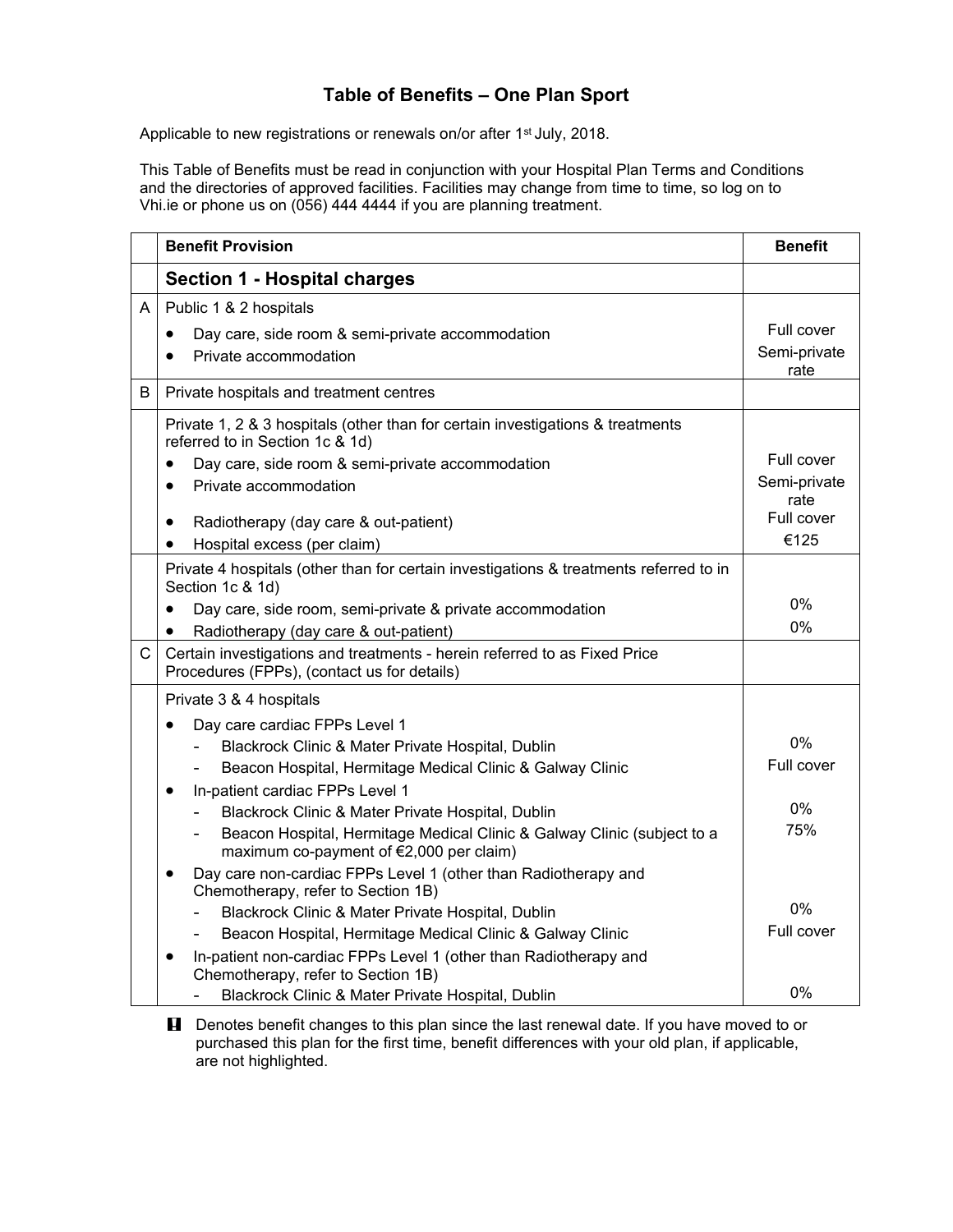|   | Beacon Hospital, Hermitage Medical Clinic & Galway Clinic (subject to a<br>maximum co-payment of €2,000 per claim) | 75%                               |
|---|--------------------------------------------------------------------------------------------------------------------|-----------------------------------|
|   | In-patient cardiac FPPs Level 2                                                                                    | 0%                                |
|   | Hospital excess (per claim)                                                                                        | €125                              |
| D | Specified Ophthalmic procedures - contact us for details of these                                                  |                                   |
|   | Private 1, 2 & 3 hospitals                                                                                         |                                   |
|   | Day care, side room & semi-private accommodation<br>$\bullet$                                                      | 80%                               |
|   | Private accommodation                                                                                              | 80% Semi-                         |
|   | Hospital excess (per claim)                                                                                        | private rate<br>€125              |
|   | Private 4 hospitals                                                                                                |                                   |
|   | Day care, side room, semi-private & private accommodation                                                          | 0%                                |
|   | <b>Section 2 - Consultants' fees/GP procedures</b>                                                                 |                                   |
| A | In-patient treatment, day-care/side room/out-patient & GP procedures                                               |                                   |
|   |                                                                                                                    | Full cover                        |
|   | Participating consultant/GP<br>٠<br>Non-participating consultant/GP                                                | Standard                          |
|   |                                                                                                                    | benefit                           |
|   | Section 3 - Psychiatric cover (read in conjunction with Section<br>1)                                              |                                   |
| A | In-patient psychiatric cover                                                                                       | 100 days                          |
| В | Day care psychiatric treatment for approved day care programmes                                                    | Contact us for<br>further details |
| C | In-patient treatment for alcoholism, drug or other substance abuse in any 5 year<br>period                         | 91 days                           |
| D | Out-patient mental health treatment (in an approved out-patient mental health<br>centre)                           |                                   |
|   | Mental health assessment in every 2 year period                                                                    | €100 per                          |
|   |                                                                                                                    | member<br>€25 per visit           |
|   | Mental health therapy, 12 visits<br>٠                                                                              |                                   |
|   | <b>Section 4 - Maternity</b>                                                                                       |                                   |
| A | Normal confinement                                                                                                 |                                   |
|   | Public hospital benefit (up to 3 days)                                                                             | Full cover                        |
|   | Caesarean delivery (as per hospital benefits listed)                                                               | <b>Refer Section</b><br>1         |
| B | In-patient maternity consultant fees (per Schedule of Benefits for Professional                                    | Agreed                            |
|   | Fees)<br>Section 5 - Cancer care and other benefits H                                                              | charges                           |
|   |                                                                                                                    |                                   |
| A | Genetic testing for cancer                                                                                         |                                   |
|   | Initial consultation for genetic testing for cancer *<br>$\bullet$                                                 | 50% cover                         |
|   | Genetic test - for specified genetic mutations to be carried out in an approved<br>clinic*                         | Full cover                        |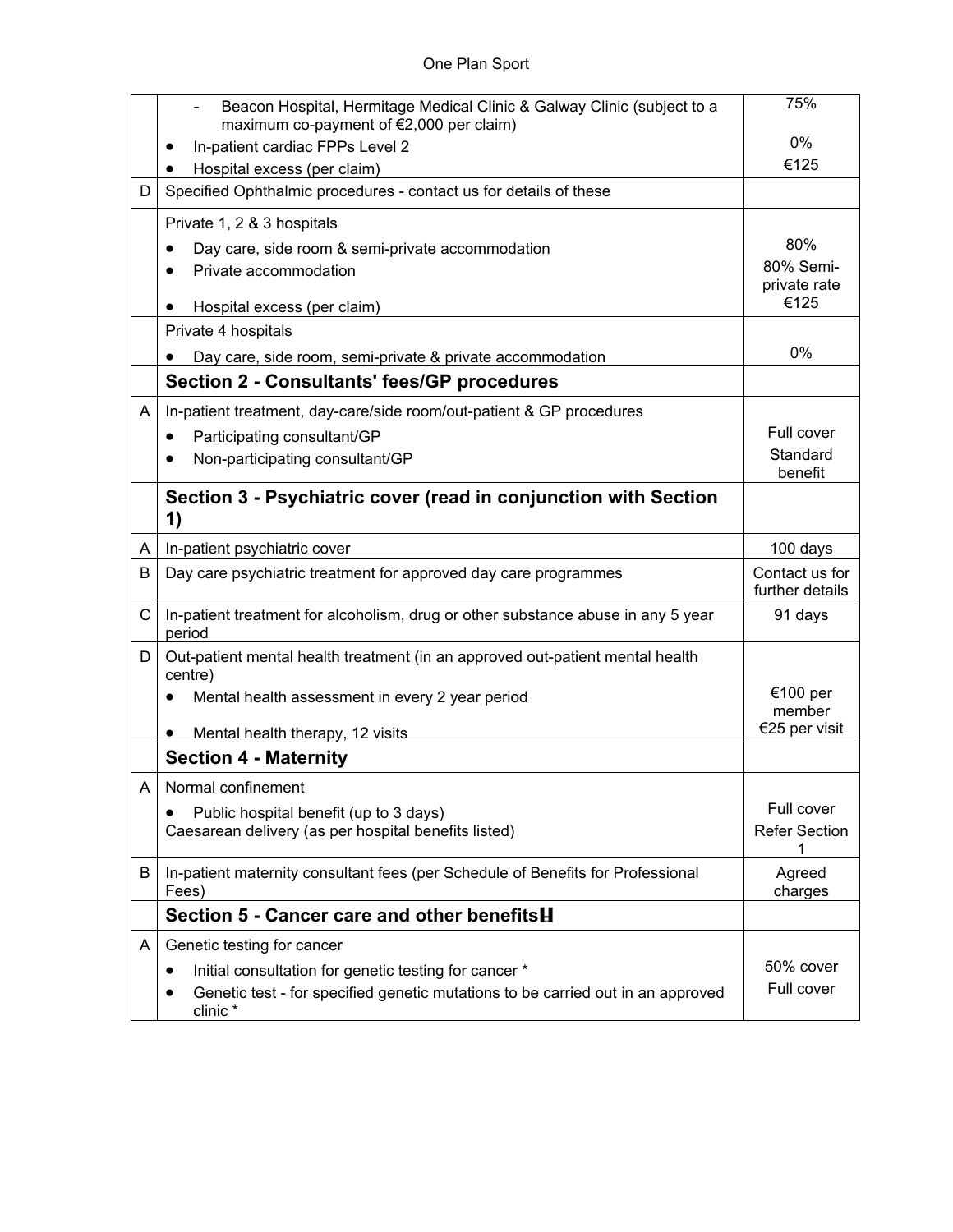|   | Preventative (Prophylactic) treatment following on from the genetic test<br>$\bullet$                                                                         | Covered up to             |
|---|---------------------------------------------------------------------------------------------------------------------------------------------------------------|---------------------------|
|   |                                                                                                                                                               | the levels for            |
|   |                                                                                                                                                               | hospital<br>treatment     |
|   |                                                                                                                                                               | listed in                 |
|   |                                                                                                                                                               | Section 1                 |
|   | * These benefits are available immediately for existing Vhi customers with no                                                                                 |                           |
|   | waiting periods. There is a 26 week new conditions waiting period for new joiners<br>and a two year waiting period for transfers from another insurer         |                           |
| В | Cancer care support - one night's accommodation for each treatment                                                                                            | €100 per night            |
| C | Manual lymph drainage following cancer treatment - 10 visits                                                                                                  | €50 per visit             |
| D | Clinical psychology counselling for oncology treatment (psycho oncology<br>counselling) - 10 visits                                                           | Refer section<br>9        |
| Е | Additional cancer support benefits                                                                                                                            |                           |
|   | Wig/ hairpiece, post-mastectomy bra, swimsuit, surgical prosthesis following<br>٠                                                                             | Full cover                |
|   | cancer treatment<br>No excess applies, but subject to the benefit maximum for medical and surgical                                                            |                           |
|   | appliances set out below                                                                                                                                      |                           |
| F | Other benefits in Section 5                                                                                                                                   |                           |
|   | Convalescent care - first 14 nights                                                                                                                           | €30 per night             |
|   | Vhi Healthcare approved medical and surgical appliances - subject to an excess of<br>€300 per member per year (contact us for details of eligible appliances) | €3,200 per<br>member year |
|   | Vhi Hospital@Home                                                                                                                                             | Full cover                |
|   | <b>Section 6 - Transport costs</b>                                                                                                                            |                           |
| A | Transport costs (covered in accordance with our rules)                                                                                                        | Agreed<br>charges         |
|   | <b>Section 7 - Cover outside Ireland</b>                                                                                                                      |                           |
| A | Emergency treatment abroad                                                                                                                                    | €65,000                   |
| В | Elective treatment abroad (subject to prior approval)                                                                                                         |                           |
|   | Surgical procedures available in Ireland (as per level of cover in Ireland)<br>$\bullet$                                                                      | €65,000                   |
|   | Treatment not available in Ireland                                                                                                                            | €65,000                   |
|   | <b>Section 8</b>                                                                                                                                              |                           |
| A | In-patient MRI scans (covered in accordance with Section 1)                                                                                                   | Agreed                    |
|   |                                                                                                                                                               | charges                   |
| B | Out-patient MRI scans                                                                                                                                         |                           |
|   | Category 1 - approved MRI centres<br>$\bullet$                                                                                                                | Full cover<br>Full cover  |
|   | Category 2 - approved MRI centres, agreed MRI charges & consultant<br>Radiologists fees (subject to an excess of €125 per scan)                               |                           |
| С | PET-CT scans (covered in accordance with our rules)                                                                                                           | Agreed<br>charges         |
| D | CT Scans (covered in accordance with our rules) $\blacksquare$                                                                                                | Full cover                |
|   |                                                                                                                                                               |                           |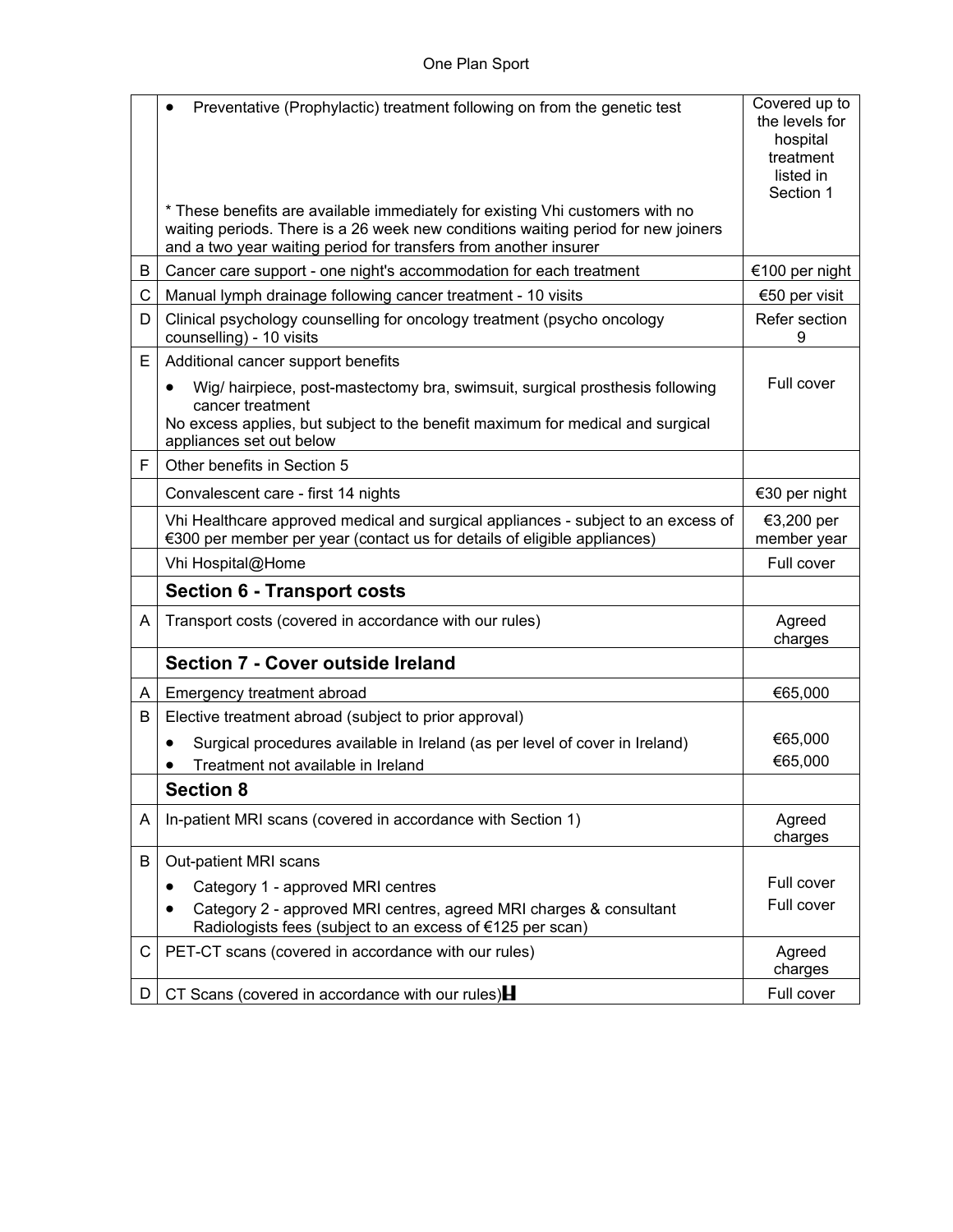## One Plan Sport

|    | Section 9 – Day-to-day medical expenses (benefits are per visit,<br>per member, unless otherwise indicated) H                                                                                                                           |                                                       |
|----|-----------------------------------------------------------------------------------------------------------------------------------------------------------------------------------------------------------------------------------------|-------------------------------------------------------|
| A  | Consultant consultation - 7 visits                                                                                                                                                                                                      | €60                                                   |
| B  | Pathology - consultants' fees (per referral)                                                                                                                                                                                            | €60                                                   |
| C  | Radiology - consultants' fees for professional services (per procedure)                                                                                                                                                                 | €60                                                   |
| D  | Pathology/Radiology or other diagnostic tests (refer to Section 8 for out-patient<br>MRI benefits) - 50% of agreed charges in an approved out-patient centre. Contact<br>us for details of eligible diagnostic tests and reimbursements | €300 per year                                         |
| E. | Pre- and post-natal care (combined visits)                                                                                                                                                                                              | €250                                                  |
| F  | Physiotherapist - 7 visits                                                                                                                                                                                                              | €25                                                   |
| G  | Accident & emergency cover - 2 visits                                                                                                                                                                                                   | €75                                                   |
| H. | Sports physician consultations - 2 visits                                                                                                                                                                                               | €75                                                   |
|    | Emergency dental treatment involving an external impact                                                                                                                                                                                 | €300                                                  |
| J  | Clinical psychology counselling for oncology treatment (psycho oncology<br>counselling)* - 10 visits                                                                                                                                    | €50 per visit                                         |
| K. | Strength & Conditioning Coach - 3 visits                                                                                                                                                                                                | €25                                                   |
| L  | Vhi Online Doctor - 6 visits (available through the Vhi App)*                                                                                                                                                                           | Full cover                                            |
| Μ  | Vhi SwiftCare exclusive benefit to Vhi customers*                                                                                                                                                                                       |                                                       |
|    | Initial consultation (charge is €125 – you pay €50)<br>$\bullet$                                                                                                                                                                        | €75                                                   |
|    | Follow-up treatment package after this consultation for x-rays, tests & medical<br>aids (maximum you will pay is €100 for this follow-up treatment)                                                                                     | 50% of total<br>costs                                 |
|    | Vhi SwiftCare appointment services*                                                                                                                                                                                                     |                                                       |
|    | Consultant consultation (orthopaedic, oral maxillofacial & sports medicine)<br>Physiotherapist - 7 visits                                                                                                                               | 50%<br>€25                                            |
|    | Annual excess - per member, per year                                                                                                                                                                                                    | €150                                                  |
|    | Annual maximum - per member, per year                                                                                                                                                                                                   | €1,500                                                |
|    | * This benefit is not subject to the annual excess or annual maximum                                                                                                                                                                    |                                                       |
|    | <b>Section 10</b>                                                                                                                                                                                                                       |                                                       |
| A  | Fitness screening and Personalised Exercise Programme, carried out in the<br>Sports Surgery Clinic, Santry (1 visit per 2 year period)                                                                                                  | Full cover                                            |
|    | <b>Section 11 - Sports injury cover</b>                                                                                                                                                                                                 |                                                       |
| A  | Emergency care treatment in an approved Vhi Swiftcare Clinic for a sports injury -<br>2 visits per member per year                                                                                                                      | Full cover<br>(subject to<br>€75 excess<br>per claim) |
| B  | Approved treatment programmes for a sports injury in the Sports Surgery Clinic,<br>Santry, subject to referral by a GP, Consultant or Physiotherapist (contact us for<br>details of these).                                             |                                                       |